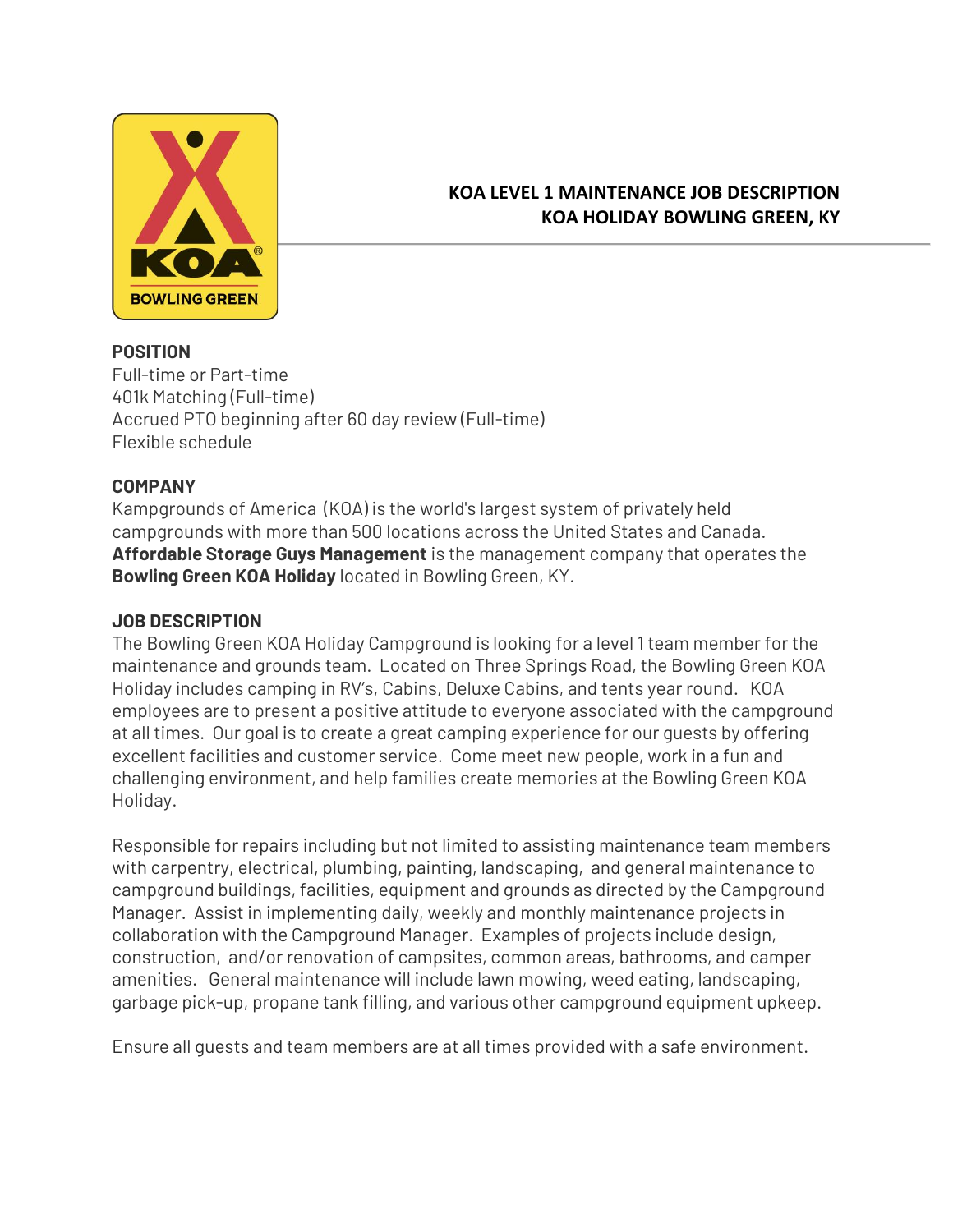Comply with all brand, federal, state and local safety programs by adhering to established guidelines in the operation and storage of various equipment, tools, and chemicals, ensuring your safety, as well as that of fellow staff and campground customers.

Work with internal management and staff to maintain a continuing atmosphere of peak guest and employee comfort and safety. Take a lead role in providing superior customer service by being attentive, responsive and helpful to guests' needs. Report all customer problems, requests or complaints to the Campground Manager.

# **SPECIFIC DUTIES**

- Meet daily, weekly, and monthly project goals
- Assist in development and implementation of plans to complete various goal directed tasks
- Create a positive camping experience for KOA guests
- Assure safety of KOA guests and team members
- Assists with implementation of preventative maintenance plans
- Assist in repair of minor electric and plumbing issues
- Lawn care (mowing zero-turn and push mower as well as line trimming)
- Landscape maintenance
- General equipment maintenance (cleaning and servicing)
- Operation of equipment such as lawn equipment and UTV
- Painting and staining cabins, wood shelters, signs, etc.
- Filling propane tanks
- Delivery of firewood and other items to campers
- Removing trash from campground sites, common areas, and all other areas
- Removing dust/ash debris from campsite fire pits

This job description is not intended to cover or contain a comprehensive listing of activities, duties or responsibilities. Other duties, responsibilities, and activities may change or be assigned at any time with or without notice.

# **EXPECTED RESULTS**

- Campground buildings, facilities, and grounds are well-maintained and fully operational
- Projects are completed properly, safely and timely
- Demonstration of a positive attitude with guests, management, and team members
- Use of safe work practices for a secure work environment for staff and campground guests
- ●

# **JOB QUALIFICATIONS**

- Be team oriented and willing to adapt to changing plans as they arise
- Basic experience associated with various hand and power tools
- Basic knowledge of chemical properties, handling, and usage